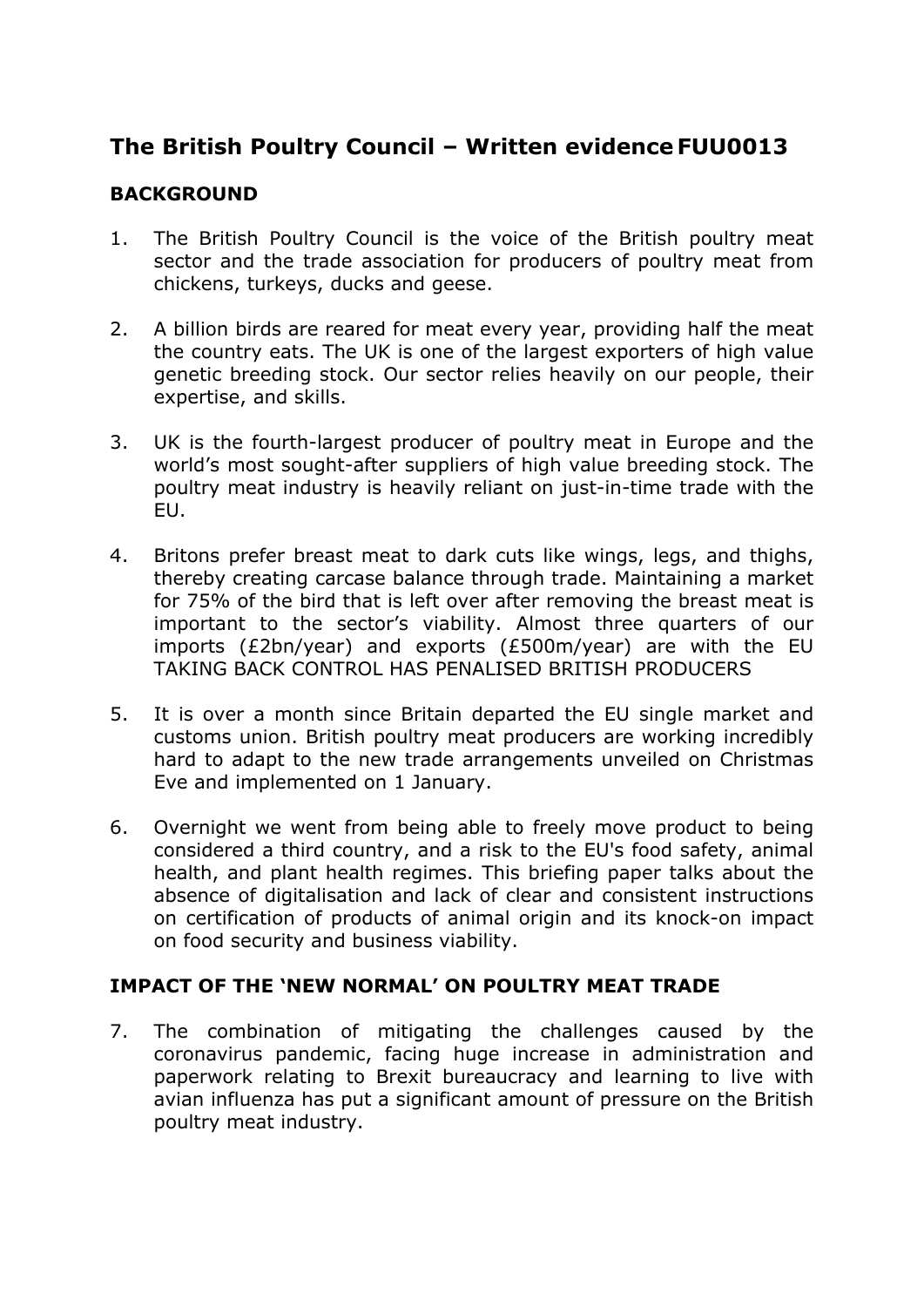- 8. The British poultry meat sector has been dealing with significant challenges thrown up by the new UK-EU trading regime that we had a handful of days to implement. Every day presents a new challenge and we have had our share of rejected loads for the wrong colour stamp on documentation or out of order page numbering. These challenges are far bigger than 'teething problems' and have resulted in severe delays at the border and forced businesses.
- 9. Poultry meat businesses have been cautious in sending product to the EU, due to concerns over the administrative barriers, fear that the systems would not work, or simply unable to find hauliers to make the journey. Overall trade in the first week of January was only onefifth of normal volumes, and at the date of this document volumes are around a half of normal. (A normal week would see around 200 lorries of fresh poultry meat depart the UK)
- 10. It is essential that perishable products of animal origin such as British poultry meat and breeding stock cross borders without delays to maintain value, shelf life and viability. As a highly integrated sector that relies on an efficient just-in-time supply chain, it is crucial that the trading arrangements we operate to do not penalise our businesses.
- 11. British Poultry Council members have found themselves at the sharp end of the new trading arrangements as our fresh produce cannot be stockpiled and requires the most onerous EU paperwork reserved for imports of animal and plant origin. The administrative errors, physical checks, and the lack of clear and consistent instructions are incredibly frustrating and costly, but they are problems that can and will be solved.
- 12. Ways are being found to incorporate the new requirements, but they all represent added cost to the businesses. We estimate that the additional cost of applying the bureaucracy alone (additional resources, time, people, etc) is around £10 million across the industry, and that assumes a system that is working perfectly.
- 13. While the UK gave the EU a six month "phased-in approach" to trading post-EU exit (which means food flowing into the UK is not subject to border checks until 1st July), British poultry meat exporters have had less than a week to prepare for EU exit and deal with business-critical challenges as and when they arise.

### **THE COST CONUNDRUM**

14. All of this is happening at a time when we are dealing with a pandemic, and as an industry facing the challenge of avian influenza, and both have their own costs.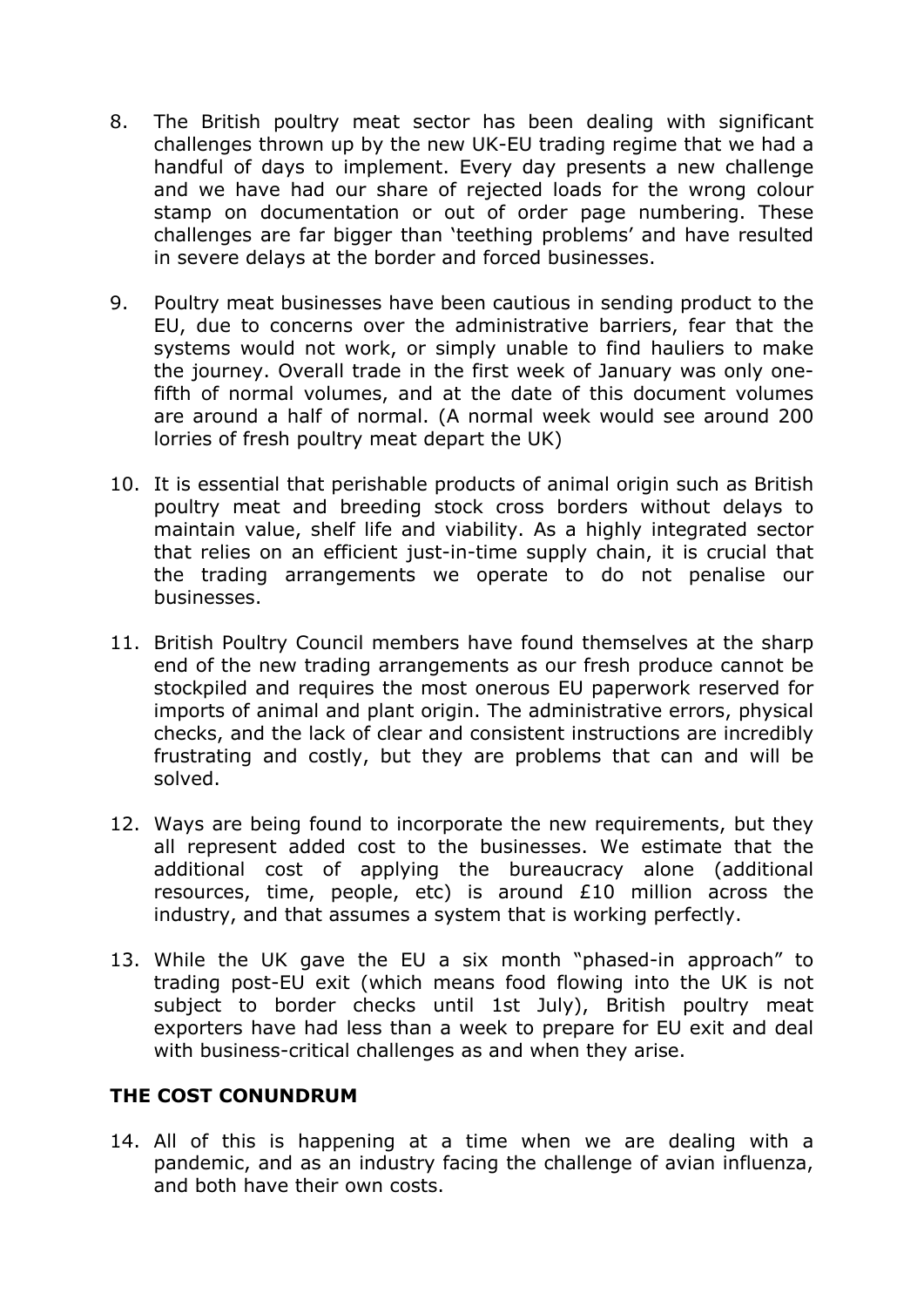- 15. Every delay, every piece of additional paperwork, every additional check, every new requirement, every rejected load impacts the flow of food, adds to the cost of production and challenges business viability and sustainability. It must be noted that certain rejected loads have to be returned to their point of origin and will likely be destroyed or rendered; good food being wasted for errors on documentation.
- 16. Cost of production is affected from both directions. The addition of new requirements needs more people, more time, and more resources, and disruption of the flow of food leads to increased cost in the supply and demand dynamic.
- 17. The flow of food, and ingredients, is essential for a just-in-time supply chain. Stockpiling of perishable goods is not realistic in the way that automotive businesses may keep higher stocks of car parts. Delays and interruption to the flow of food may mean that while overall there is sufficient supply it is not where it needs to be. This may lead to a reduction in the variety of products on offer - those with fewer ingredients or ingredients that can be substituted - and the cost of production rising where supply cannot reach where the demand is.
- 18. These new processes do add cost and extend the journey time to our EU based customers, but the more optimised and reliable they become the lower this impact. These additional costs will have to recovered in some way across the whole supply chain.
- 19. Any delays during the export process could result in businesses losing 50-100% of the value of the product depending on the length of delay and the amount which might have to be redirected to rendering or elsewhere. The cost per lorry load of fresh meat would see a swing of up to £15,000 per load rejected (this includes the value of the load plus the cost of disposal/rendering).
- 20. Any delays during the transport of breeding stock will result in a lower yield due to damage to the embryo. Hatching eggs lose their viability after 5 days and will need to be destroyed. Each lorry load of hatching eggs is valued at around £200,000. If the hatching eggs must be destroyed it leaves the importer with a shortage of eggs to hatch for breeding and commercial purposes.
- 21. The loss of value, additional administrative costs, and the waste of food must be recouped in some way through the supply chain. In 2018 we modelled that with a free trade deal between the UK and EU and minimum trade friction we would see the cost of chicken breast rise by 5%. We are an efficient and productive supply chain so it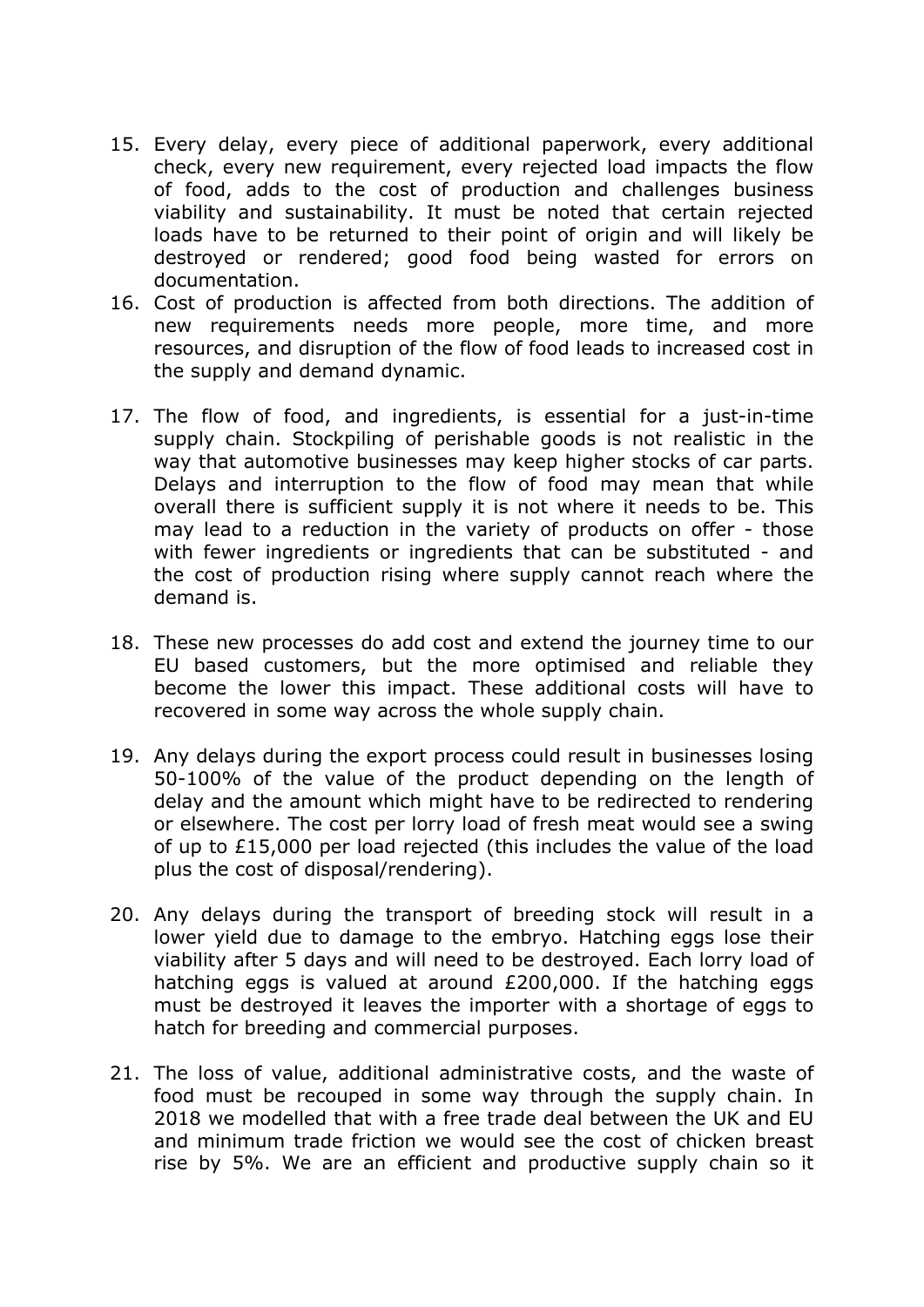would not be unreasonable to speculate that other food sectors would see an equivalent or greater increase.

#### **WHAT WE NEED FROM GOVERNMENT**

- 22. The sheer amount of documentation and wrong colour stamps has led to rejection of loads entering the EU impacting the flow of food. While these are not permanent barriers, they are indicative of a system not designed for just in time perishable goods. Three quarters of our trade in meat is with the EU. What we really need from our trading relationship is to maintain value in the import and export trade.
- 23. Certain new markets have great potential for exports of meat and breeding stock, for which UK is a global hub and world leader. We need Government's support in getting other countries to recognise the values we put into food products and pay that cost, in turn support British producers, and allow British population to eat quality wholesome British food. This is not about protectionism; it is about a trade policy that promotes fair competition across a broad range, and one that supports our domestic production.
- 24. While we stand committed to delivering safe, nutritious, and affordable food to British standards and carrying on investing in our future, we need the Government to do the same to ensure UK's food security. We are calling on the Government to:
	- a. Work with EU partners to agree clear and consistent instructions on the interpretation of the export health certificates to eliminate administrative errors
	- b. Invest in resources for future trade such as provision of ecertification
	- c. Commit people and resources to trade missions in target markets, e.g. China
	- d. Have a strategy for the delivery of COVID-19 vaccinations to the food sector to support uninterrupted production
- 25. As an industry we must be sure that Government is putting the necessary resources and processes in place to deal with what will be a massive task as export volumes increase and when we begin doing the same check on imports come July.
- 26. We must have sufficient Official Veterinarians available to do the work, which is questionable considering that 95% of the Food Standards Agency's vets are non-UK citizens and veterinary public health is a low priority in UK vet schools. Also, export health